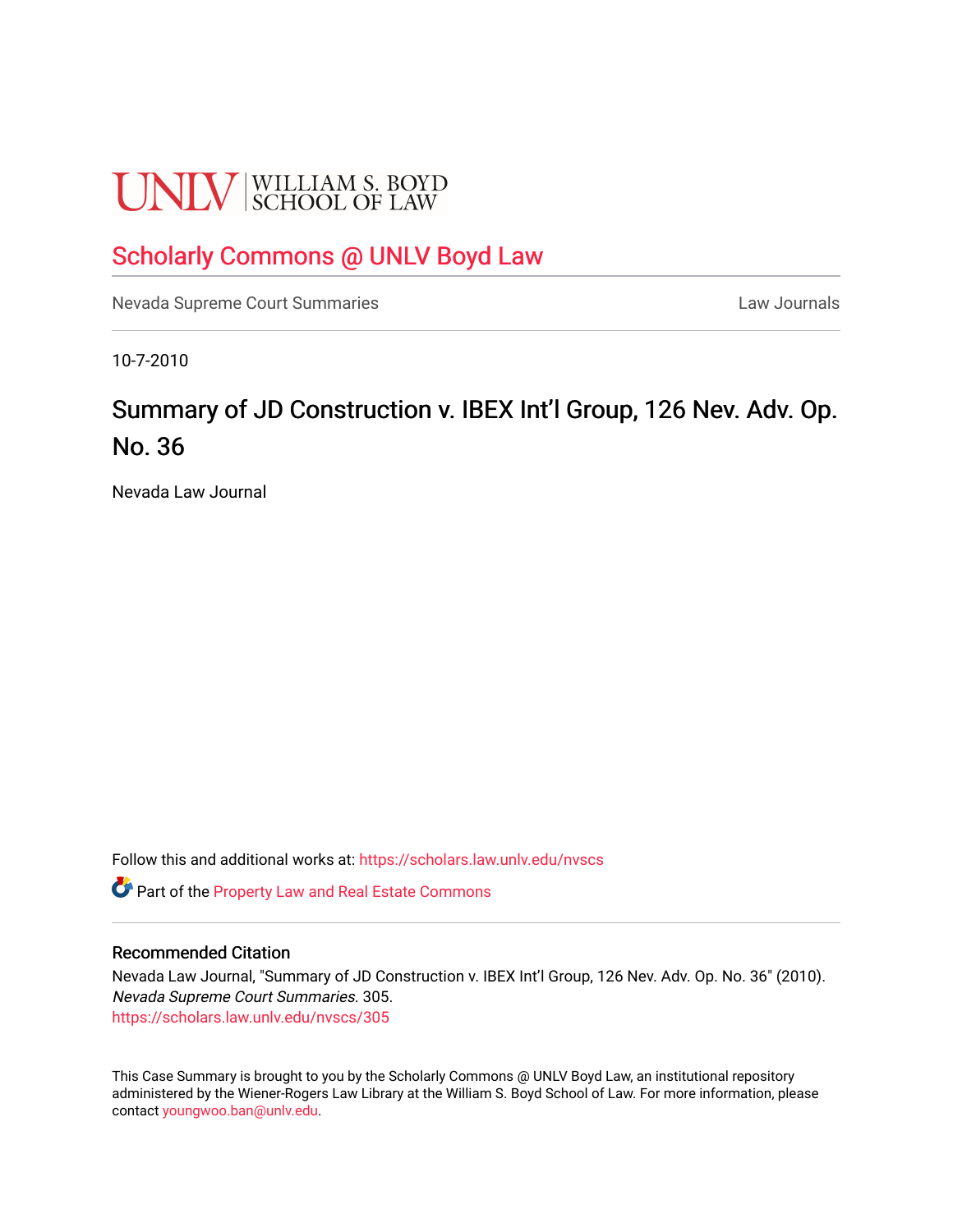#### JD Construction v. IBEX Int'l Group, 126 Nev. Adv. Op. No. 36 (October 7, 2010) PROPERTY - MECHANIC'S LIENS – CIVIL PROCEDURE

#### **Summary**

J.D. Construction, Inc. ("J.D. Construction") placed a mechanic's lien on property owned by IBEX International Group, LLC ("IBEX"). IBEX sought to expunge the lien, pursuant to NRS 108.2275, arguing that the lien was frivolous and/or excessive. The district court concluded the lien was excessive and expunged the lien. J.D. Construction appeals.

#### **Disposition/Outcome**

In affirming the district court's order, the Court addresses the proper scope and nature of NRS 108.2275 proceedings where a property owner seeks to expunge a frivolous or excessive lien, and concludes the following:

- (1) When a property owner seeks to remove a lien under NRS 108.2275, the district court must determine the material facts in order to reach a conclusion regarding whether the lien is frivolous or excessive
- (2) In making these factual determinations, the district court is not required to hold a full evidentiary hearing, but may base its decisions on affidavits and documentary evidence submitted by the parties
- (3) The procedure outlined above meets due process requirements, however, if a hearing is necessary, it must be held within 15 to 30 days of the court's order, though there is no requirement that the district court resolve the matter within this time-frame
- (4) In evaluating whether a lien is excessive, the district court must use a preponderanceof-the-evidence standard, and the burden is on the lien claimant to prove the lien and the amount claimed.

#### **Factual and Procedural History**

The dispute arises from a contract between J.D. Construction and IBEX Int'l Group for J.D. Construction to build a medical facility for \$5,000,000. J.D. Construction was to be paid in installments based upon the percentage completed. The parties later modified the amount to \$5,438,761.88. J.D. Construction stopped working on the project on January 25, 2008, claiming IBEX failed to pay as agreed upon by the parties. On January 21, 2008, Valley Construction Services, Inc. (VCS), the company designated by the parties to determine the percentage of the project that was complete, sent its inspector, Gary Parrish, to calculate the percentage of completion. Parrish determined the project was 23.09 percent completed.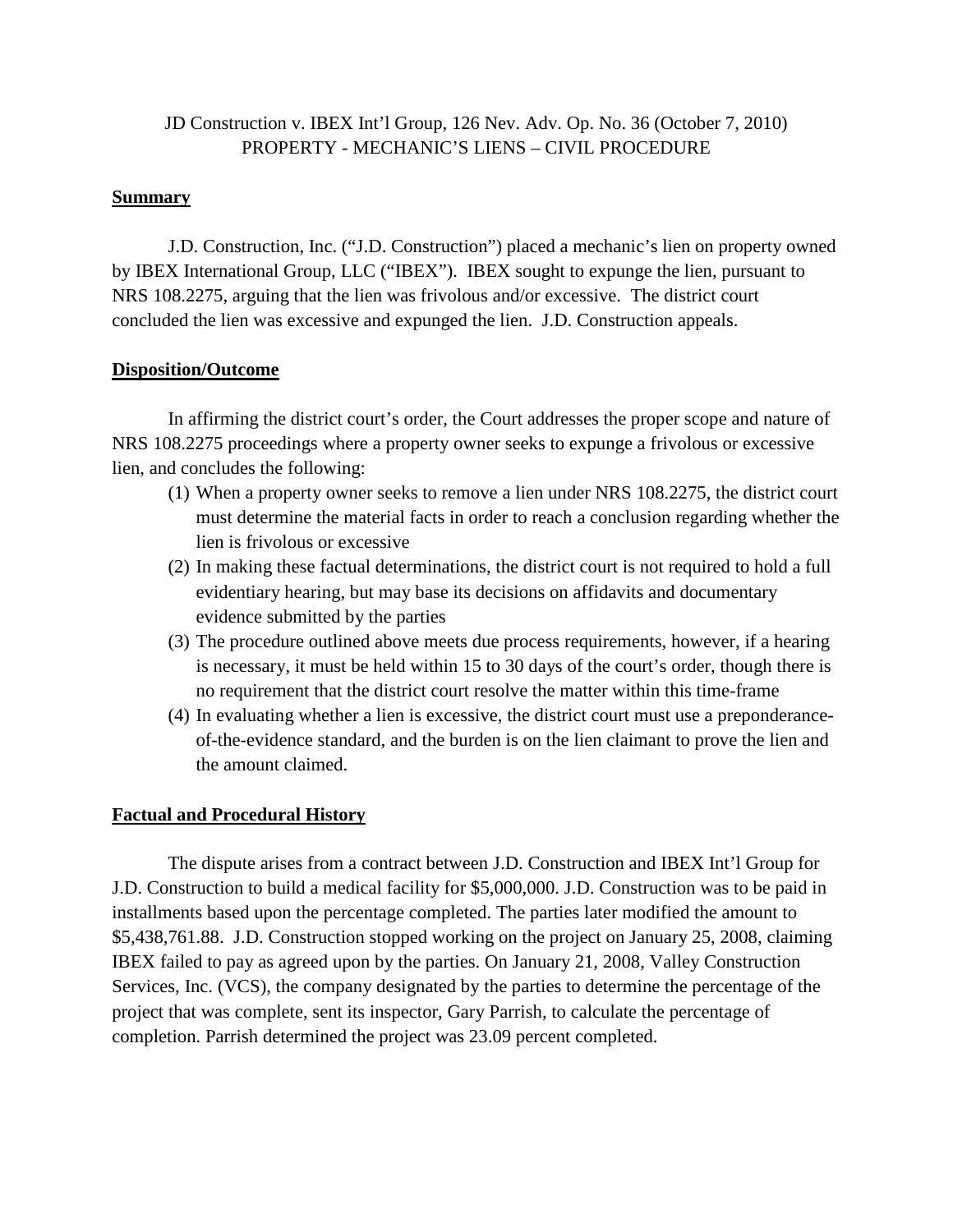J.D. Construction then recorded a lien on the property in the amount of \$1,450,497.90. IBEX subsequently filed a complaint, alleging breach of contract, among other claims, and requested that the court expunge the lien. IBEX then filed a motion to expunge or reduce J.D. Construction's allegedly frivolous and/or excessive lien, pursuant to NRS 108.2275.

The district court held a hearing on the motions in July 2008, and ordered the parties to conduct discovery regarding the percentage completed. In addition to deposing VCS's inspector, Parrish, J.D. Construction submitted a supplemental brief by its own expert stating that the percentage completed was between 52 to 55 percent as of January 21, 2008. At the continued hearing in September 2008, the district court granted IBEX's motion to expunge, finding the lien was not frivolous, but was excessive, based on VCS's calculation, and therefore the project was 23.09 percent complete upon J.D. Construction's departure from the project. J.D. Construction now appeals.

#### **Discussion**

Under NRS 108.2275, a party in interest to a property subject to a lien can move to dismiss the lien if the lien is frivolous or excessive. The party seeking to expunge the lien must submit affidavits and documentary evidence in support of its motion. If the court orders a hearing, the party seeking to expunge the lien must give the lien claimant notice. Furthermore, any hearing must be held within 15-30 days of the court's order for a hearing. After the hearing, the judge must issue one of the following decisions: (1) the lien is frivolous and made without reasonable cause; (2) the lien is excessive; or (3) the lien is not frivolous or excessive and made with reasonable cause.

#### *Scope of an NRS 108.2275 hearing*

Justice Douglas, writing for the court, considered first whether the district court can make factual determinations at a hearing regarding whether a lien is excessive and/or frivolous.

#### Legislative History

The Legislature enacted NRS 108.2275 to avoid the need for litigation in every instance where liens are placed against property, and to bring Nevada in line with sister states in terms of competitiveness and in continuity of economic investments. In a hearing regarding 108.2275, the Legislature acknowledged the potential due process issues in having a speedy hearing requirement, and extended the time frame from 6-10 days to 15-30 days in which to have the hearing. The Legislature also acknowledged that the lien should not be expunged as frivolous as long as there is any showing of good faith on the lien claimant's part. Finally, in formulating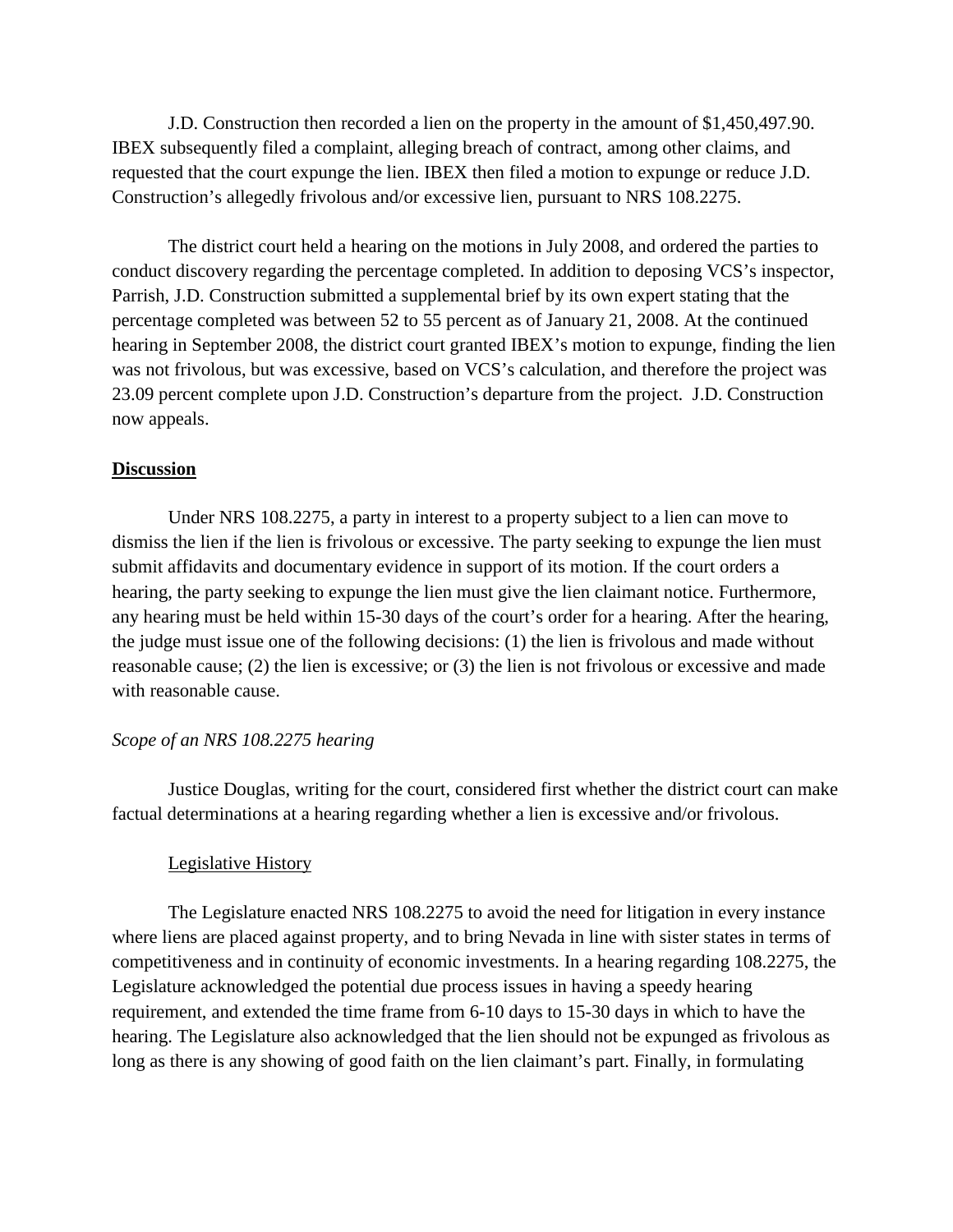these changes to Nevada's mechanic's lien laws, the Legislature looked to at statutes form Arizona, California, Oregon and Washington.

#### Competing Views Regarding the Scope of a Mechanics Lien

The court considered two different approaches regarding the scope of a hearing to expunge a mechanic's lien. The approach adopted by California allows the judge to make a determination of the material facts based on affidavits even without an evidentiary hearing. However, the approach adopted by Washington limits the ability of the court to make factual findings at an evidentiary hearing.

The court then adopted the California approach based on the plain language of NRS 108.2275, which requires the district court to decide whether the lien is excessive or frivolous. In order for the judge to determine whether a lien is excessive, the judge must make material findings of fact.

#### *Nature and Timing of an NRS 108.2275 hearing*

The court next recognized a mechanics lien is a taking, which requires some form of due process. To determine whether the process set out in NRS 108.2275 satisfies the notice and opportunity to be heard requirements of due process, the court considered the three prong test in Matthews.<sup>[1](#page-3-0)</sup> This three part test balances (1) the private interest that will be affected by the state action; ([2](#page-3-1)) the risk of an erroneous deprivation; and (3) the government's interest. $2$ 

The court first recognizes that the California Supreme Court has found that a speedy hearing on the probable validity of the lien satisfies due process.<sup>[3](#page-3-2)</sup> The court agrees with the California Supreme Court that a lien, while not de minimis, is of "relatively minor effect" on the owner. Furthermore, applying the 3-prong *Mathews* test, the court found that the property owner does have significant interest in having his or her property free of encumbrances, but on the other hand the state does have a significant interest in securing property for those who improve the owner's property. In addition, the lien claimant has an equally strong interest in ensuring there are adequate assets available to collect from.

However, the court ultimately determines that a full evidentiary hearing is not mandatory in these situations because of the low chance of an erroneous taking. Furthermore, under the procedure described in NRS 198.2275, both the property owner and the lien claimant are provided a meaningful opportunity to present their case, which satisfies both parties right to due

<span id="page-3-1"></span><span id="page-3-0"></span> $^{1}$  Mathews v. Eldridge, 424 U.S. 319, 335 (1976).<br> $^{2}$  Id.

<span id="page-3-2"></span><sup>&</sup>lt;sup>3</sup> Connolly Develop, Inc. v. Sp. Ct. of Merced Cty., 553 P.2d 637, 644 (Cal. 1976).